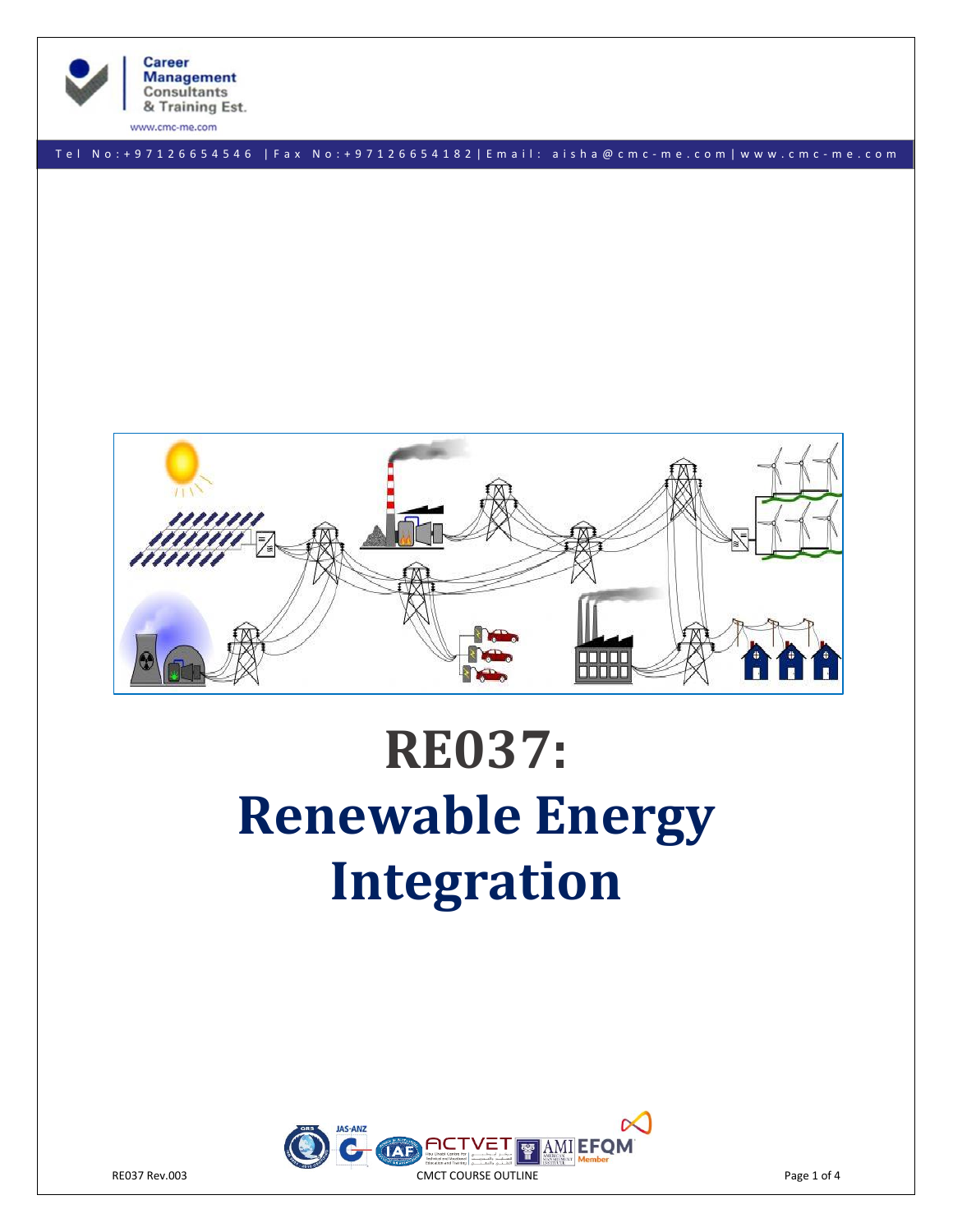

www.cmc-me.com

#### T e l N o : + 9 7 1 2 6 6 5 4 5 4 6 | F a x N o : + 9 7 1 2 6 6 5 4 1 8 2 | E m a i l : a i s h a @ c m c - m e . c o m | w w w . c m c - m e . c o m

# Training Description:

Why Renewable Energy Integration essential in modern day electrical grid systems? This intensive training course focuses on incorporating renewable energy, distributed generation, energy storage, thermally activated technologies, and demand response into the electric distribution and transmission system.

The solar power and wind turbines approaches are being used to conduct integration development and demonstrations to address technical, economic, regulatory, and institutional barriers for using renewable and distributed systems. In addition to fully addressing operational issues, the integration also establishes viable business models for incorporating these technologies into capacity planning, grid operations, and demand-side management.

Electric utilities are increasingly tasked with meeting Renewable Portfolio Standards, and are looking to generate power from wind, solar, geothermal, and biomass sources. But integrating the power from such renewable sources into the grid can be a daunting challenge.

## Following benefits will get by attending this training course:

- $\triangleright$  Reduce carbon emissions and emissions of other air pollutants through increased use of renewable energy and other clean distributed generation
- $\triangleright$  Increase of asset use through integration of distributed systems and customer loads to reduce peak load and thus lower the costs of electricity
- $\triangleright$  Support achievement of renewable portfolio standards for renewable energy and energy efficiency
- $\triangleright$  Enhance reliability, security, and resiliency from microgrid applications in critical infrastructure protection and highly constrained areas of the electric grid
- $\triangleright$  Support reductions in oil use by enabling plug-in electric vehicle (PHEV) operations with the grid
- $\triangleright$  Emphasis on wind power, solar power and energy storage systems

# Training Objectives:

## By the end of the training, participants will be able to:

- $\checkmark$  Understand the grid flexibility to renewable energy integration
- $\checkmark$  Determine the various types of renewable energy
- $\checkmark$  Explain the different types of solar panels
- $\checkmark$  Analyse the common types of wind farms
- $\checkmark$  Understand the various type of energy storage systems

# Training Designed for:

This course is intended for Electrical engineers, Electrical supervisors, Power engineers, Managers in-charge of electrical installations and Project engineers.

## Training Program:

## *DAY ONE:*

- ❖ Pre-Test
- ❖ Renewable Energy Generation The Present, The Future and The Integration Challenges
	- Drivers of renewable energy development
	- State of the art integrating large capacities renewable energy

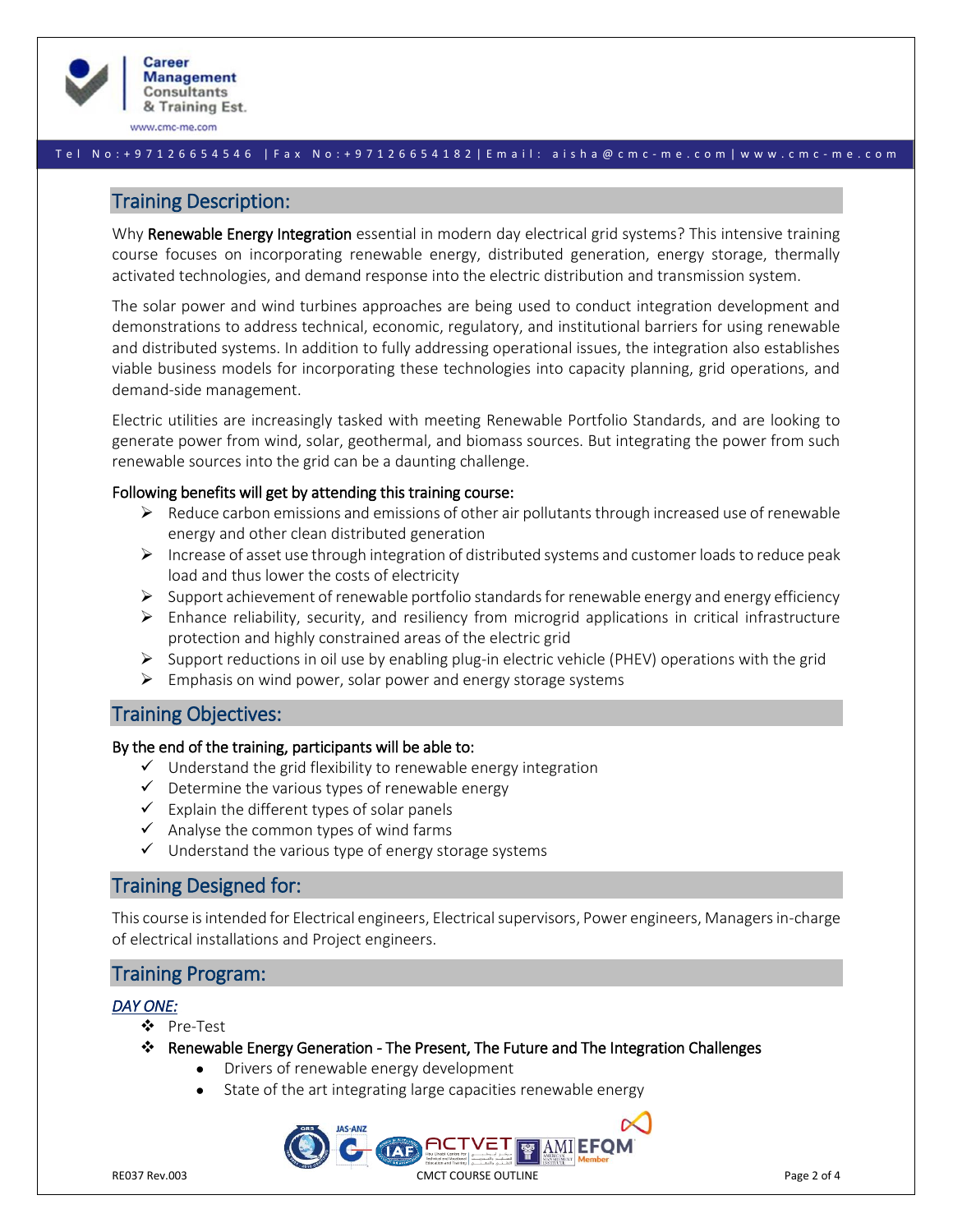

www.cmc-me.com

# T e l N o : + 9 7 1 2 6 6 5 4 5 4 6 | F a x N o : + 9 7 1 2 6 6 5 4 1 8 2 | E m a i l : a i s h a @ c m c - m e . c o m | w w w . c m c - m e . c o m

- Transmission and operation technologies and practices
- Wind power generation
- Photo voltaic power generation
- Concentrated solar power generation

# *DAY TWO:*

#### ❖ Technical Solutions for Integrating Large Capacity Renewable Energy

- Wind turbines
- Grid friendly renewable energy generation
- Improved flexibility in conventional generation
- Transmission expansion developments
- Promising large capacity electrical energy storage technologies
- Roles of electrical energy storage in renewable energy integration
- Standards for large capacity electrical energy storage renewable energy integration

## *DAY THREE:*

#### ❖ Grid Flexibility - The Key to Renewable Energy Integration

- Effects of wind and solar power on energy demand
- Power plant flexibility
- Forecasting and demand response
- Wind and solar power variabilities
- Challenges variable renewable energy poses to the grid
- Impact of fossil fueled generators

## *DAY FOUR:*

#### ❖ Integrating Renewable Energy into the Transmission and Distribution Systems

- Approach to analysis of integrating renewable energy
- Integration of distributed and renewal energy generation
- Power quality impacts
- Electrical transmission and distribution systems
- Photo voltaic optimization and sensitivity analysis
- Wind optimization and sensitivity analysis

## *DAY FIVE:*

- ❖ Renewable Energy Integration in Smart Grids and Micro Grids
	- Smart grid attributes
	- Merits of smart grids
	- Operation of micro grids
	- Merits of micro grids
	- Future of smart micro grids
- ❖ Course Conclusion
- ❖ Final Examination and EVALUATION

# Training Requirement:

"Hand's on practical sessions, equipment and software will be applied during the course if required and as per the client's request."